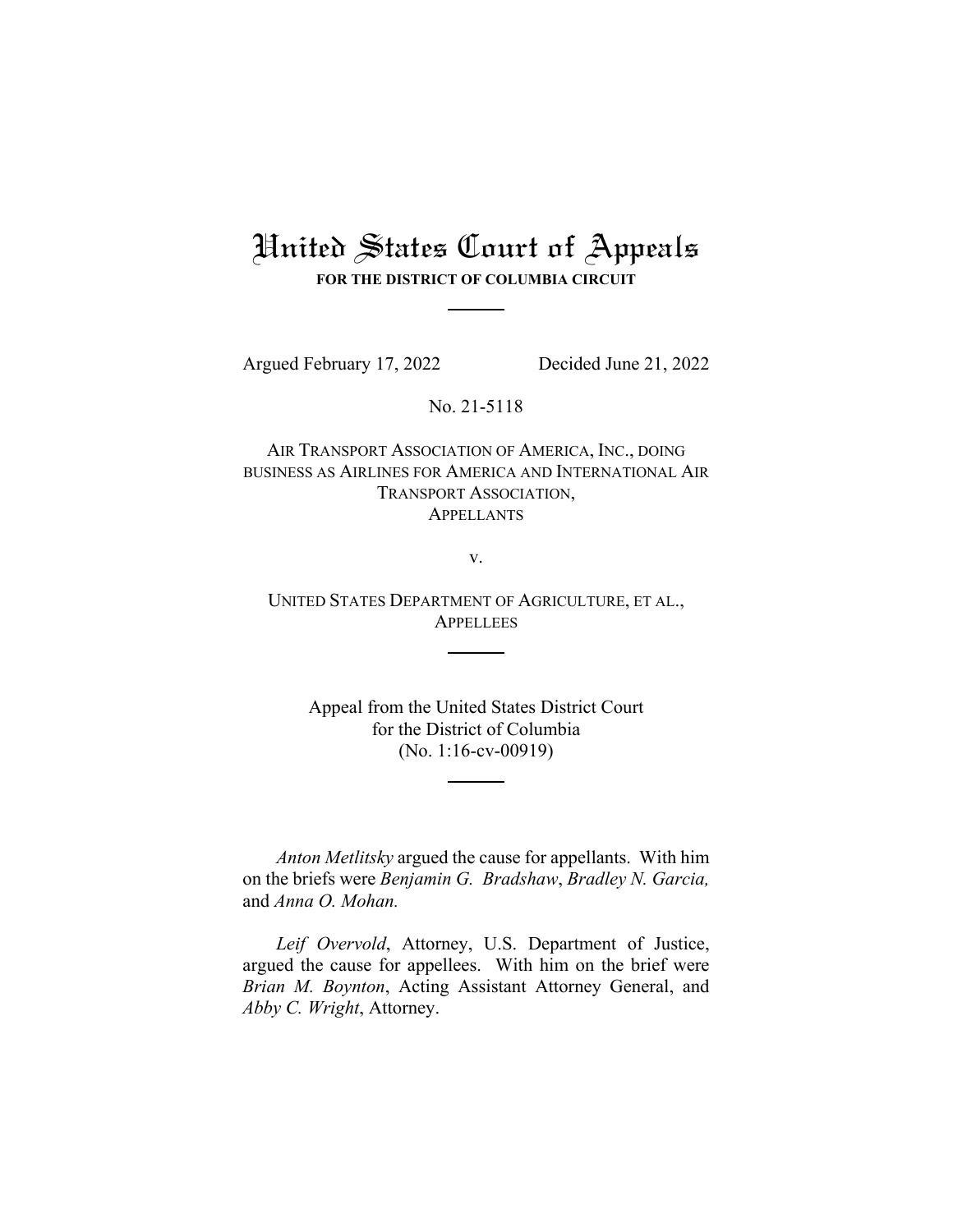Before: TATEL[\\*](#page-1-0) and PILLARD, *Circuit Judges*; and SENTELLE, *Senior Circuit Judge*.

Opinion for the Court filed by *Senior Circuit Judge* SENTELLE.

SENTELLE, *Senior Circuit Judge*: Appellants brought an action contesting a Department of Agriculture rulemaking in the district court. There, Appellants argued that the rule violated both the Food, Agriculture, Conservation, and Trade Act of 1990, as well as the Administrative Procedure Act. The district court granted summary judgment in favor of Appellees, and Appellants have appealed that decision to this Court. For the reasons stated herein, we affirm the district court's judgment in part, reverse it insofar as the challenged rule authorizes collecting fees to fund a reserve after 2002, and remand for proceedings consistent with this opinion.

## **I. Background**

The Animal and Plant Health Inspection Service ("APHIS") is a federal agency, housed within the Department of Agriculture, responsible for administering the Agricultural Quarantine and Inspection Program ("Inspection Program"). Whenever an international air, rail, truck, or maritime shipment arrives at a United States port, APHIS may inspect the shipment, vessel, and any passengers for foreign animal and plant materials, pests, and diseases.

Originally, the Inspection Program was funded exclusively through congressional appropriations, but in 1990,

<span id="page-1-0"></span><sup>\*</sup> Judge Tatel assumed senior status after this case was argued and before the date of this opinion.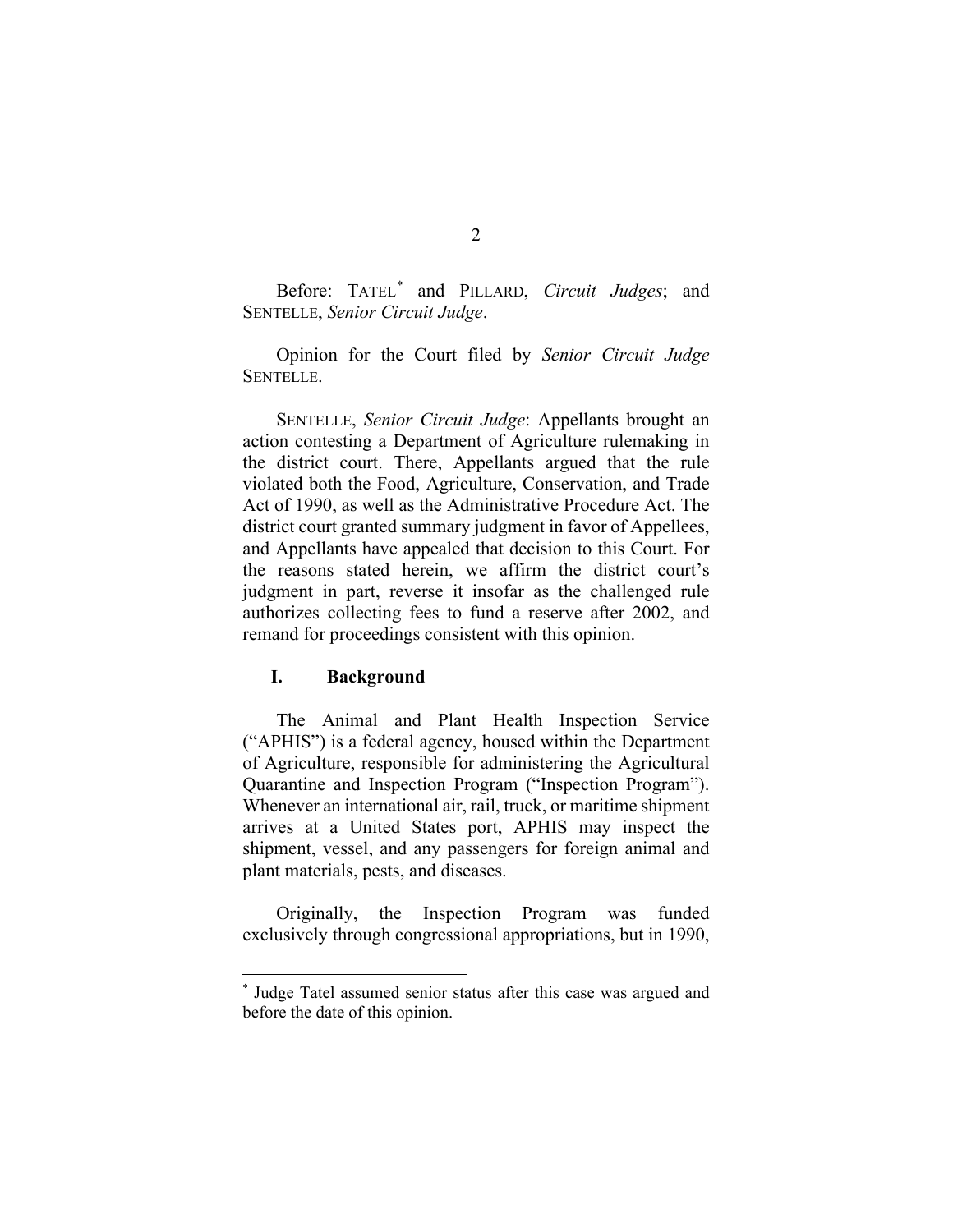Congress enacted the Food, Agricultural, Conservation, and Trade Act ("FACT Act") of 1990. Pub. L. No. 101-624, § 2509, 104 Stat. 3359 (1990) (current version at 21 U.S.C. § 136a (2020)). The FACT Act provided for the Inspection Program to be, at least in part, funded by user fees rather than by appropriations.

When first enacted, the FACT Act authorized the Secretary of Agriculture to collect user fees for only one purpose: "to cover the cost of providing agricultural quarantine and inspection services ...." 21 U.S.C.  $\S$  136a(a)(1)(A) (1990). Congress modified the Secretary's authority to collect fees in 1996. Pub. L. 104-127, Title IX, § 917, Apr. 4, 1996, 110 Stat. 1187. Since then, the statute has authorized the Secretary to collect fees to cover three distinct costs. 21 U.S.C. § 136a(a)(1) (2020). First, the Secretary may collect fees "sufficient to cover the cost of providing agricultural quarantine and inspection services ...."  $\S$  136a(a)(1)(A). Second, the Secretary may collect fees "to cover the cost of administering this subsection."  $\S$  136a(a)(1)(B). Third, the Secretary, "through fiscal year 2002," is authorized to collect fees sufficient "to maintain a reasonable balance in the Agricultural Quarantine Inspection User Fee Account . . . ."  $§ 136a(a)(1)(C).$ 

In setting these fees, APHIS must "ensure that the amount of the fees is commensurate with the costs of agricultural quarantine and inspection services with respect to the class of persons or entities paying the fees." § 136a(a)(2). "The costs of the services with respect to passengers as a class includes the costs of related inspections of the aircraft or other vehicle." *Id.*

Between 2007 and 2012, APHIS received criticism from the Inspectors General of the Departments of Homeland Security and Agriculture as well as the Government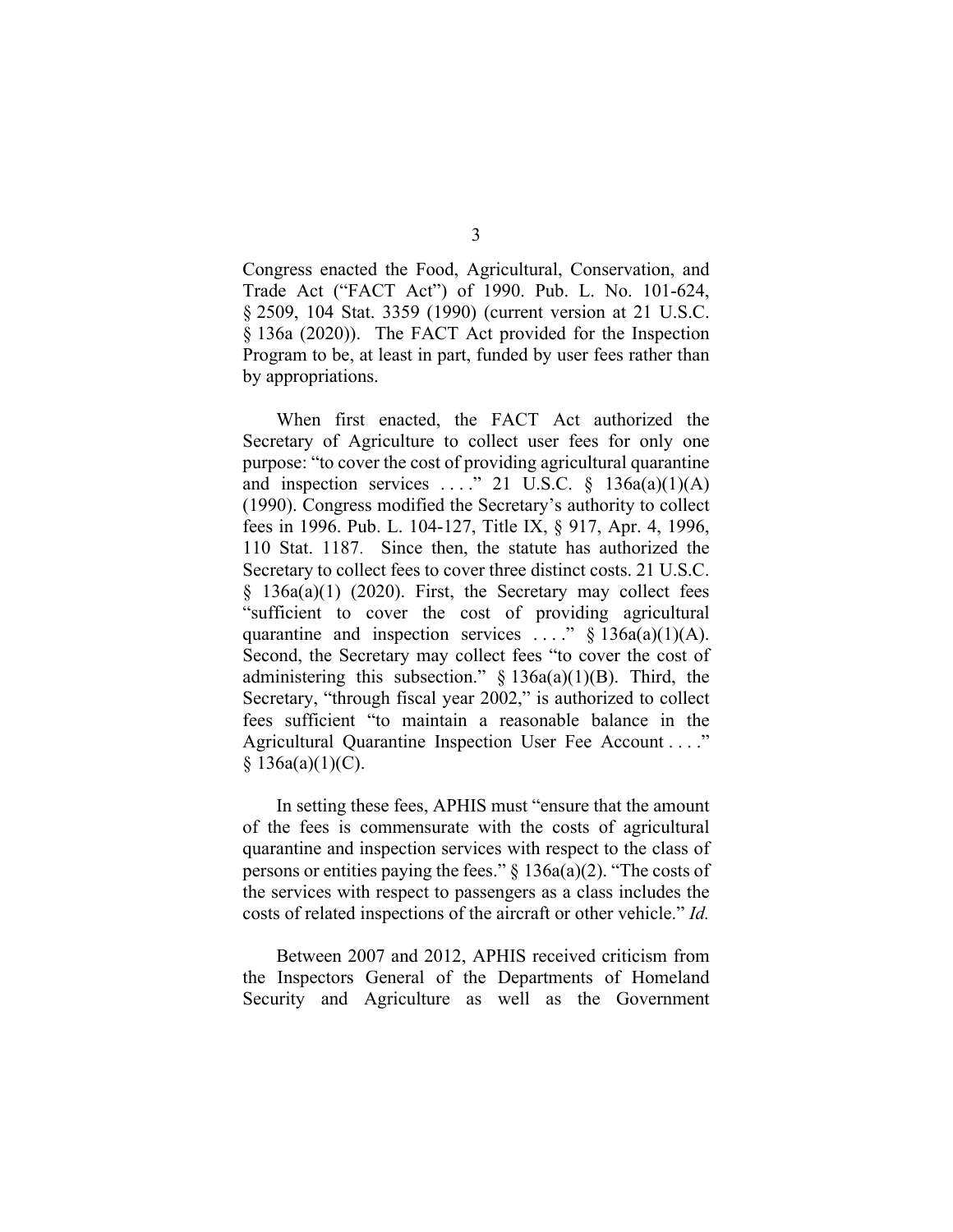Accountability Office that APHIS was not providing proper justification for its fees. In response to this criticism, APHIS retained Grant Thornton LLP, an audit, tax, and advisory firm, to develop a model to better align fees with costs.

In a 2012 Report, Grant Thornton proposed new fee levels for the various Inspection Program user classes. After publishing a proposed rule in 2014, APHIS adopted its final rule in 2015 increasing the Commercial Aircraft User Fee to \$225 for commercial flights and reducing the Commercial Air Passenger Fee from \$5 to \$3.96. Notably, these fees were calculated in a way to fund not only the costs of the inspections, but also a reserve balance. In the Final Rule, eight user classes were exempted from paying any inspection fees at all.

On May 13, 2016, the Air Transport Association of America, Inc. and International Air Transport Association ("Appellants"), two air carrier trade associations, filed suit against the Department of Agriculture and its Secretary, APHIS and its administrator, the Department of Homeland Security and its Secretary, and Customs and Border Protection and its Commissioner (collectively referred to as "Appellees" or "APHIS") in the district court contesting the Final Rule under both the FACT Act and the Administrative Procedure Act. In Count I, Appellants asserted that APHIS exceeded its Authority under the Act and the APA by charging both a perpassenger and a per-aircraft fee to fund inspections of a single aircraft. In Count II, Appellants alleged that the Final Rule violated the FACT Act by imposing incommensurately high fees—the surplus from which allegedly cross-subsidized nonfee-paying exempt user class inspections—and violated the APA by failing to explain how the \$225 Commercial Aircraft User Fee was "commensurate" with inspection costs, or necessary at all given the Commercial Air Passenger Fee. In Count III, Appellants alleged that the Final Rule's imposition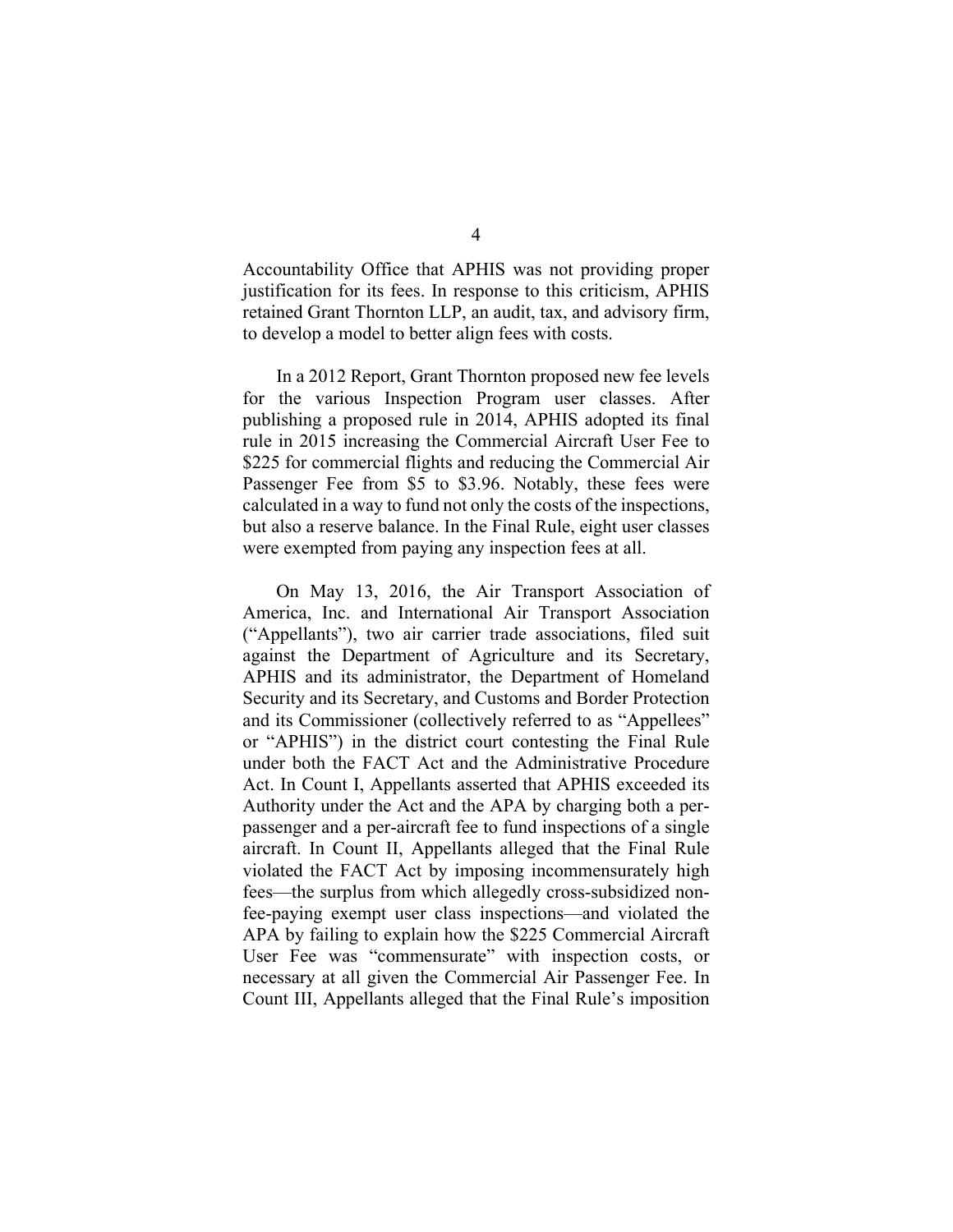of a reserve surcharge exceeded the authority granted to the Secretary because the Act authorized a reserve charge until only 2002. Finally, in Count IV, Appellants alleged that the Final Rule violated the APA because APHIS withheld key information during the rulemaking.

APHIS responded, asserting, among other things, that despite the time limitation in 21 U.S.C.  $\S$  136a(a)(1)(C), it retained the authority to collect fees to fund a reserve under that subparagraph past fiscal year 2002. Ultimately, the district court granted summary judgment on Counts I, II, and IV in favor of Appellees. *Air Transp. Assoc. of Am., Inc. v. United States Dep't of Agric.*, 303 F. Supp. 3d 28, 57 (D.D.C. 2018). As for Count III, the district court held that due to the time limitation, subparagraph (a)(1)(C) does not authorize APHIS to collect fees to fund a reserve after fiscal year 2002 and granted summary judgment on Count III in favor of Appellants. *Id.* at 52. The district court then remanded the reserve surcharge portion of the rulemaking for further consideration and possible rulemaking by APHIS. *Id.* at 57.

On remand, APHIS issued a final interpretive rule insisting that even if it no longer had the authority to collect a reserve surcharge under  $\S$  136a(a)(1)(C), it retained the authority to collect a reserve surcharge under  $\S$ § 136a(a)(1)(A), (B). Appellants then amended their original complaint, challenging APHIS's new rationalization for collecting a reserve surcharge. Ultimately, the district court granted summary judgment in favor of Appellees, holding that subparagraphs (A) and (B) support APHIS's authority to collect a reserve surcharge despite the expiration of the explicit authorization to do so in subparagraph (C). *Air Transport Assoc. of Am., Inc. v. Dep't of Agric.*, Case No. 1:16-cv-00919-PLF, 2021 WL 1166928, at \*14 (D.D.C. March 26, 2021). Appellants timely appealed the district court's decisions to this Court.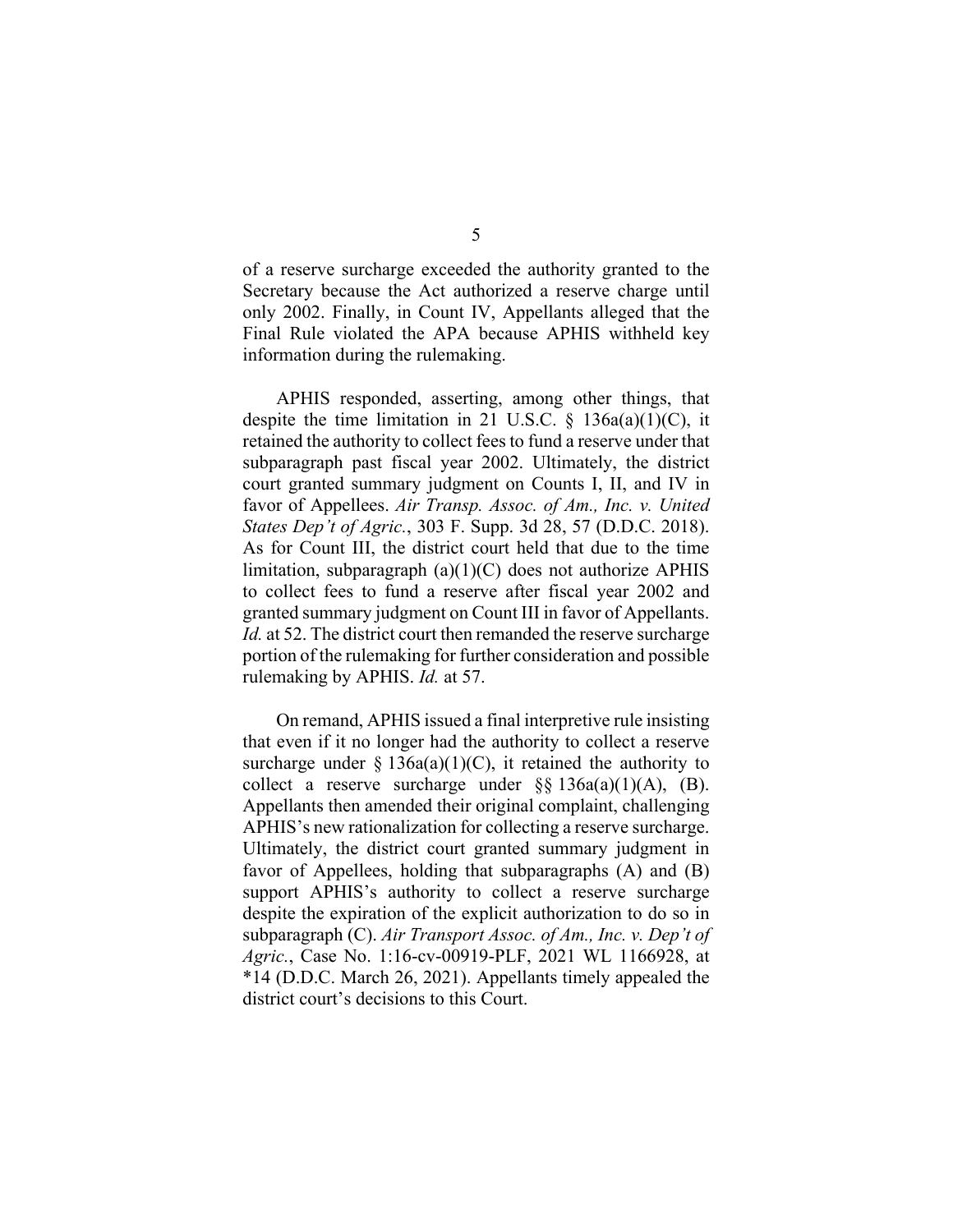We have jurisdiction over this appeal under 28 U.S.C. § 1291. We review the district court's grant of summary judgment *de novo*. *AquAlliance v. United States Bureau of Reclamation*, 856 F.3d 101, 104 (D.C. Cir. 2017).

#### **II. Analysis**

Appellants contest four aspects of the Final Rule: (1) that the collection of a reserve surcharge violates the FACT Act; (2) that the Final Rule violates the FACT Act's prohibition on cross-subsidization; (3) that the Final Rule violates the FACT Act and the APA by charging both a per-passenger and a peraircraft fee on one aircraft; and (4) that APHIS violated the APA by withholding certain information during the rulemaking process.

## **A. The Reserve Surcharge**

In its 1996 amendments to the FACT Act, Congress clarified when APHIS is permitted to collect user fees: (A) "to cover the cost of providing agricultural quarantine and inspection services"; (B) "to cover the cost of administering this subsection"; and (C) "through fiscal year 2002, to maintain a reasonable balance in the Agricultural Quarantine Inspection User Fee Account ...."  $\S$ § 136a(a)(1)(A)-(C). Appellants' argument regarding the reserve surcharge is quite simple: the authority to collect fees sufficient to maintain a reserve in § 136a(a)(1)(C) expired after fiscal year 2002, and therefore the Final Rule violates the FACT Act by continuing to do so. APHIS would have us read  $\S$  136a(a)(1)(C) in conjunction with §§ 136a(a)(5)-(6) to mean that between 1990 and 2002, Congress explicitly authorized APHIS to collect fees to maintain a reserve in the User Fee Account and that after 2002, Congress authorized APHIS to collect fees to maintain a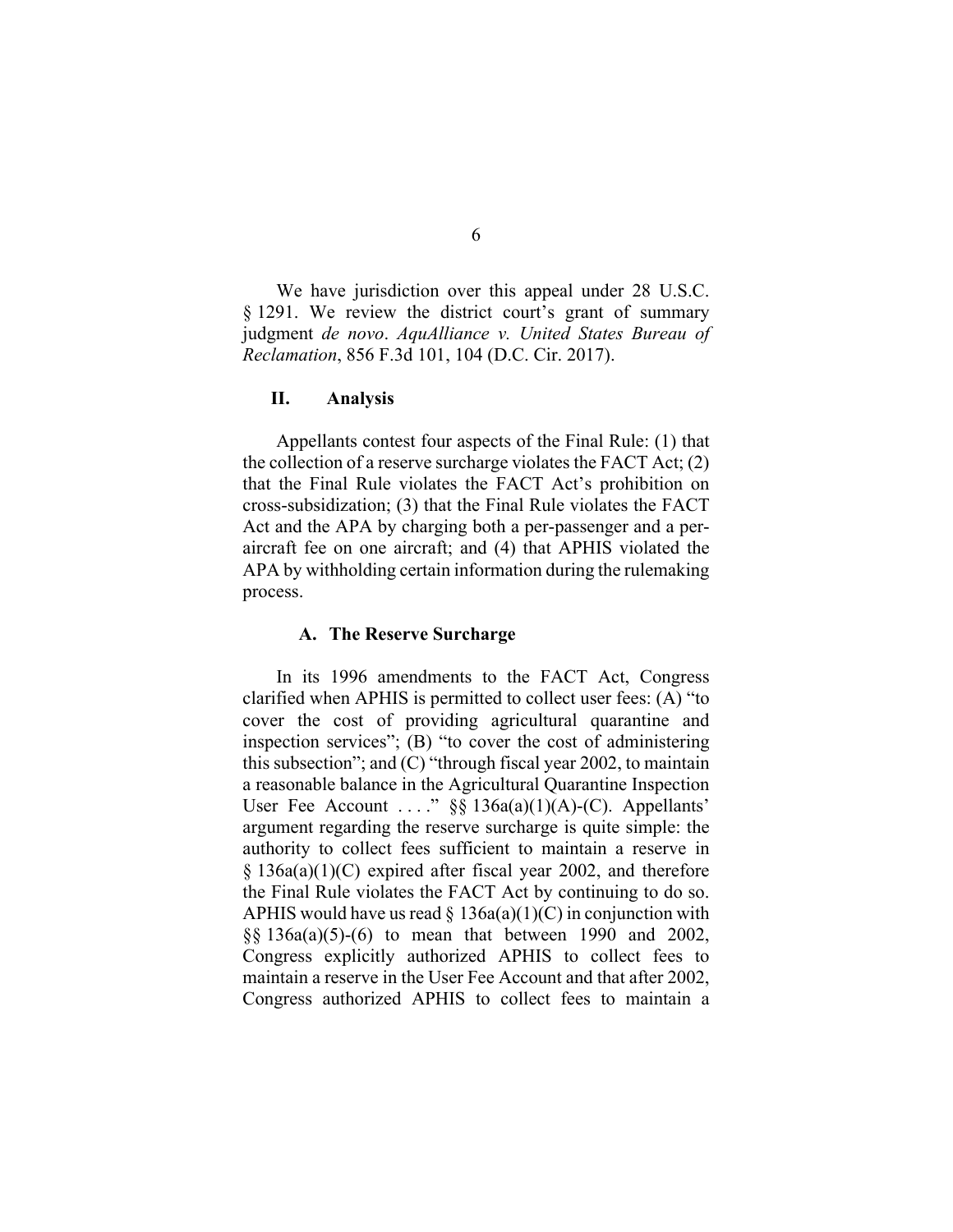reserve in its own account by saying nothing at all. This blinks reality. The text's plain meaning and applicable canons of statutory construction support Appellants' reading of the statute.

Appellants' argument raises a question of statutory interpretation. We review an agency's interpretation of a statute using the familiar *Chevron* framework. *Chevron, U.S.A., Inc. v. Natural Def. Council, Inc.*, 467 U.S. 837, 843– 44 (1984). In Step One of the *Chevron* analysis, we apply ordinary tools of statutory construction to determine "whether Congress has directly spoken to the precise question at issue." *Merck & Co., Inc. v. United States Dep't of Health & Human Servs.*, 962 F.3d 531, 535 (D.C. Cir. 2020) (citation omitted). Should we conclude that the statute does speak to the matter at hand, our analysis ends there. However, if the statute is ambiguous, we defer to an agency's interpretation of the statute so long as it is reasonable. *Id.* at 536.

In this case, the question at issue is whether the FACT Act authorizes APHIS to collect a reserve surcharge after fiscal year 2002. Appellants offer that Congress spoke to this issue in  $\S$  136a(a)(1)(C), where it stated that APHIS had the authority to collect fees to maintain a reserve "through fiscal year 2002." APHIS counters that subparagraph  $(a)(1)(C)$  functioned independently to specify the location for storing the reserve surcharge—the "Agricultural Inspection User Fee Account" through 2002, rather than merely speaking to the authority to collect fees. Therefore, APHIS argues that Congress only limited the location for the surcharge funds after 2002 and not the agency's authority to collect them, and that we must defer to its interpretation of the FACT Act so long as it is reasonable.

APHIS contends that the authority to continue collecting a reserve fee after 2002 exists in subparagraphs  $(a)(1)(A)$ - $(B)$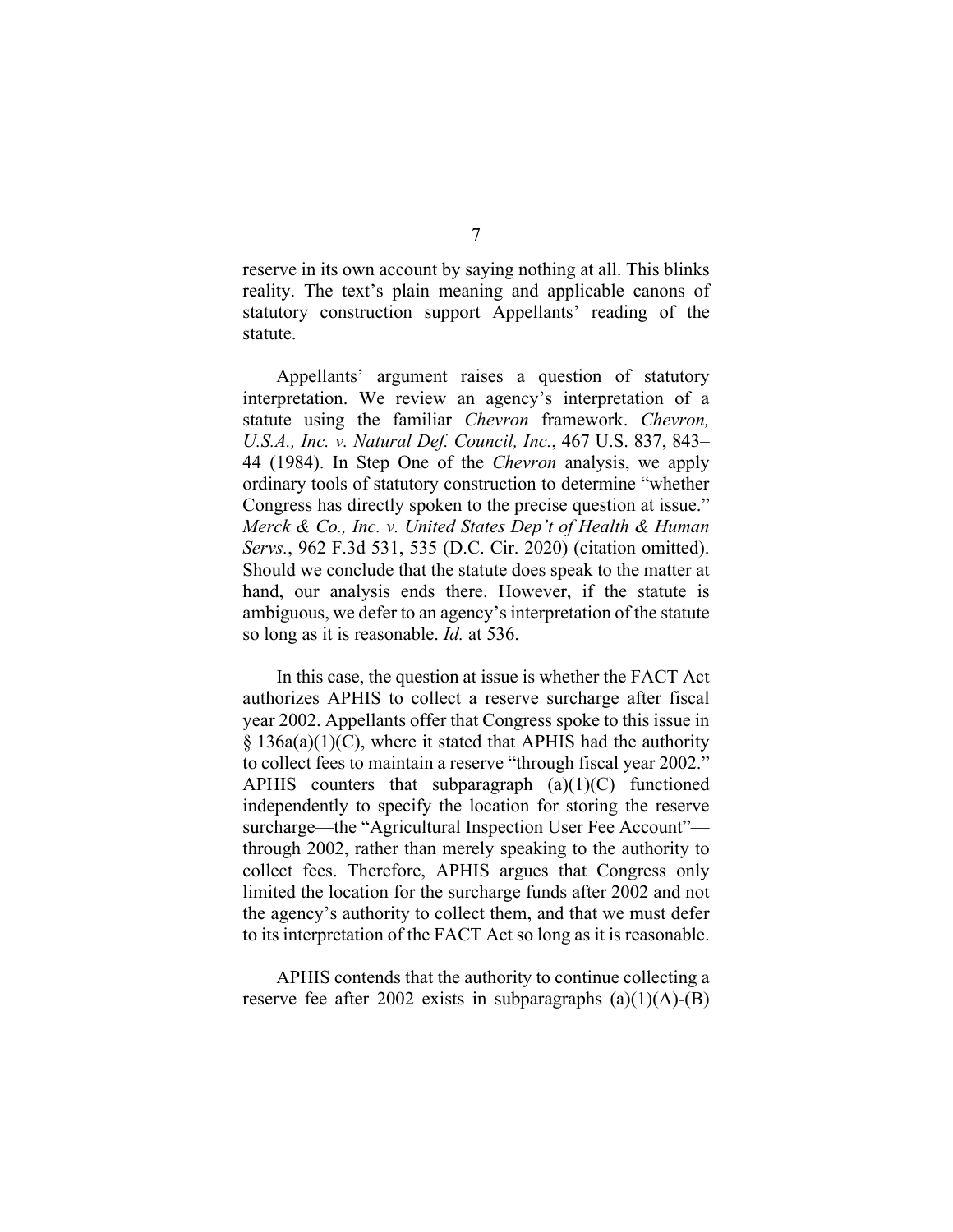and that  $(a)(1)(C)$  is of no consequence now that fiscal year 2002 has come and gone. But this reading of the statute conflicts with its plain meaning and violates the canon against surplusage. "It is a familiar canon of statutory construction that, 'if possible', we are to construe a statute so as to give effect to 'every clause and word.'" *Amoco Production Co. v. Watson*, 410 F.3d 722, 733 (D.C. Cir. 2005) (quoting *United States v. Menasche*, 348 U.S. 528, 538–39 (1955)). Surplusage can significantly weaken a *Chevron* Step One argument. *See N.L.R.B. v. Fed. Labor Relations Auth.*, 952 F.2d 523, 532 (D.C. Cir. 1992).

Per APHIS's reading of the statute, its authority to collect a fee to fund a reserve in its account is included in the authority to collect fees covering the cost of providing services,  $§ 136a(a)(1)(A)$ , and "the cost of administering this subsection,"  $\S$  136a(a)(1)(B). If we were to accept this reading, then APHIS would have always had, and will always have, the authority to collect fees to fund a reserve balance in its account unless the statute is amended to say otherwise. Were this the case, subparagraph  $(a)(1)(C)$ , which explicitly limits APHIS's authority to collect fees to fund a reserve through fiscal year 2002, would be rendered meaningless.

APHIS's argument that subparagraph  $(a)(1)(C)$  merely specifies that the reserve will be housed in the Agricultural Quarantine Inspection User Fee Account ("the User Fee Account") through fiscal year 2002 does not rescue it from this death knell. Rather, §§ 136a(a)(5)-(6), which created and regulated the User Fee Account, provide further support to our, and therefore Appellants', reading of subparagraph  $(a)(1)(C)$ . Subparagraph (a)(5) established the User Fee Account and provides that its funds were to be used "to cover the costs associated with the provision of agricultural quarantine and inspection services and the administration of this subsection"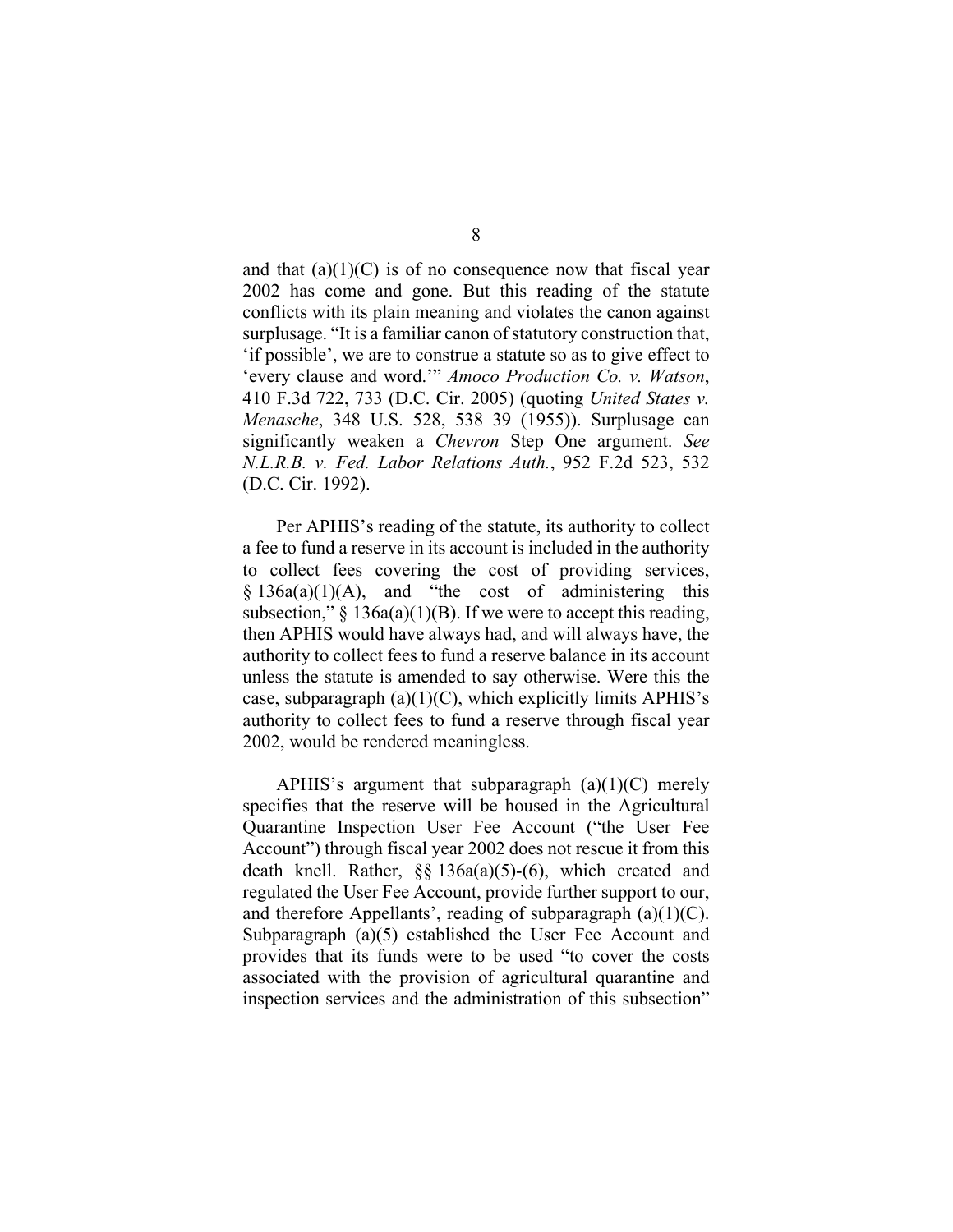through fiscal year 2002. § 136a(a)(5)(B). Subparagraph (a)(6) provides that after fiscal year 2002, all remaining funds in the User Fee Account were to be transferred to Department of Agriculture accounts that incur the costs of running the Inspection Program. § 136a(a)(6).

Congress spoke to the question of whether APHIS could collect fees to fund a reserve in subparagraph  $(a)(1)(C)$ . It specified when APHIS was allowed to do so (through fiscal year 2002) and where that reserve should be housed (the User Fee Account). We will not read meaning into statutory silence when Congress has demonstrated that it is perfectly capable of delegating this authority to APHIS when it so chooses. *Accord D. Ginsberg & Sons v. Popkin*, 285 U.S. 204, 208 (1932) ("General language of a statutory provision, although broad enough to include it, will not be held to apply to a matter specifically dealt with in another part of the same enactment."); *RadLAX Gateway Hotel, LLC v. Amalgamated Bank*, 566 U.S. 639, 645 (2012).

Appellants' reading of the statute is further supported by the FACT Act's revision history. When originally enacted, the authority to collect fees to maintain a reasonable balance in the User Fee Account did not include the "through fiscal year 2002" limitation. Pub. L. 101-624, Title XXV, § 2509, Nov. 28, 1990, 104 Stat. at 4069, 4071. The time limitation was added to APHIS's authority to collect fees for maintaining a reserve in the 1996 amendments to the FACT Act. Pub. L. 104- 127, Title IX, § 917, Apr. 4, 1996, 110 Stat. at 1187. That the time limitation was added to the statute after its original enactment supports the idea that Congress meant to sunset the authority it delegated to APHIS to collect fees to fund a reserve after fiscal year 2002.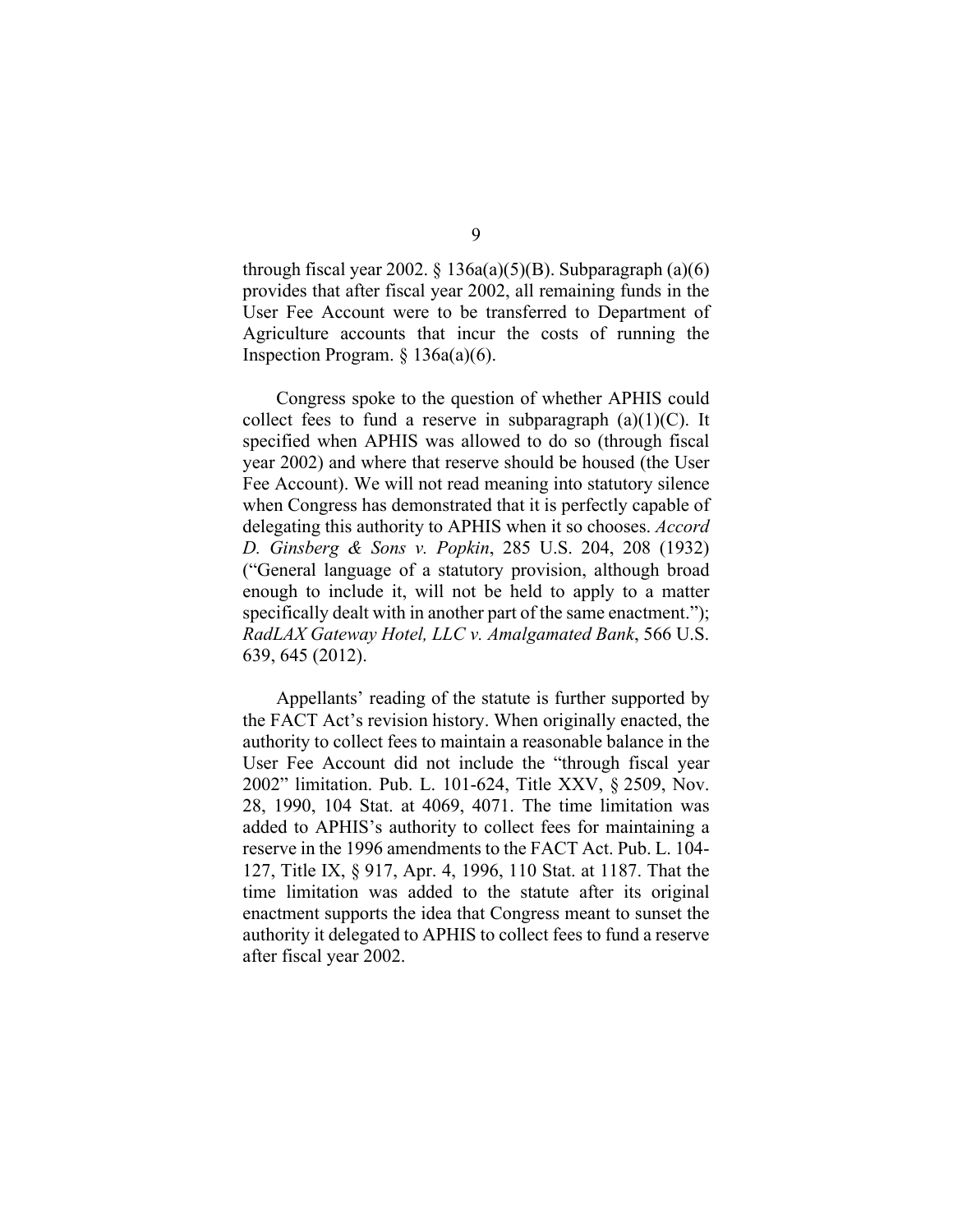Congress has directly addressed the question of whether APHIS may continue to collect fees to fund a reserve after fiscal year 2002. They may not do so. We will remand this case to the district court for vacating insofar as the Final Rule authorizes collecting fees to maintain a reserve account. Appellants' other arguments do not fare so well.

## **B. The Aircraft Fees**

Under the Final Rule, it is possible for inspections of a single aircraft to be funded by two different fees. The Commercial Aircraft User Fee is charged to all arriving international commercial aircraft with more than 64 seats. The Commercial Air Passenger Fee is charged to passengers arriving on international commercial aircraft. Commercial aircraft are subject to the Commercial Aircraft User Fee regardless of whether a particular flight is carrying cargo.

Appellants contend that charging both fees to the same arriving aircraft violates the FACT Act's requirement that APHIS "ensure that the amount of [Inspection Program] fees is commensurate with the costs of agricultural quarantine and inspection services with respect to the class of persons or entities paying the fees," 21 U.S.C. § 136a(a)(2), because "[t]he costs of the services with respect to passengers as a class includes the costs of related inspections of the aircraft or other vehicle," *id.* APHIS argues that this challenge to the Final Rule is time barred, as it comes more than "six years after the right of action first accrue[d]." 28 U.S.C. § 2401(a). But since the time bar is non-jurisdictional and does not change our conclusion, we need not address it. *See Jackson v. Modly*, 949 F.3d 763, 778 (D.C. Cir. 2020) ("[W]e hold that § 2401(a)'s time bar is nonjurisdictional and subject to equitable tolling."). Therefore, we proceed to the merits of this argument.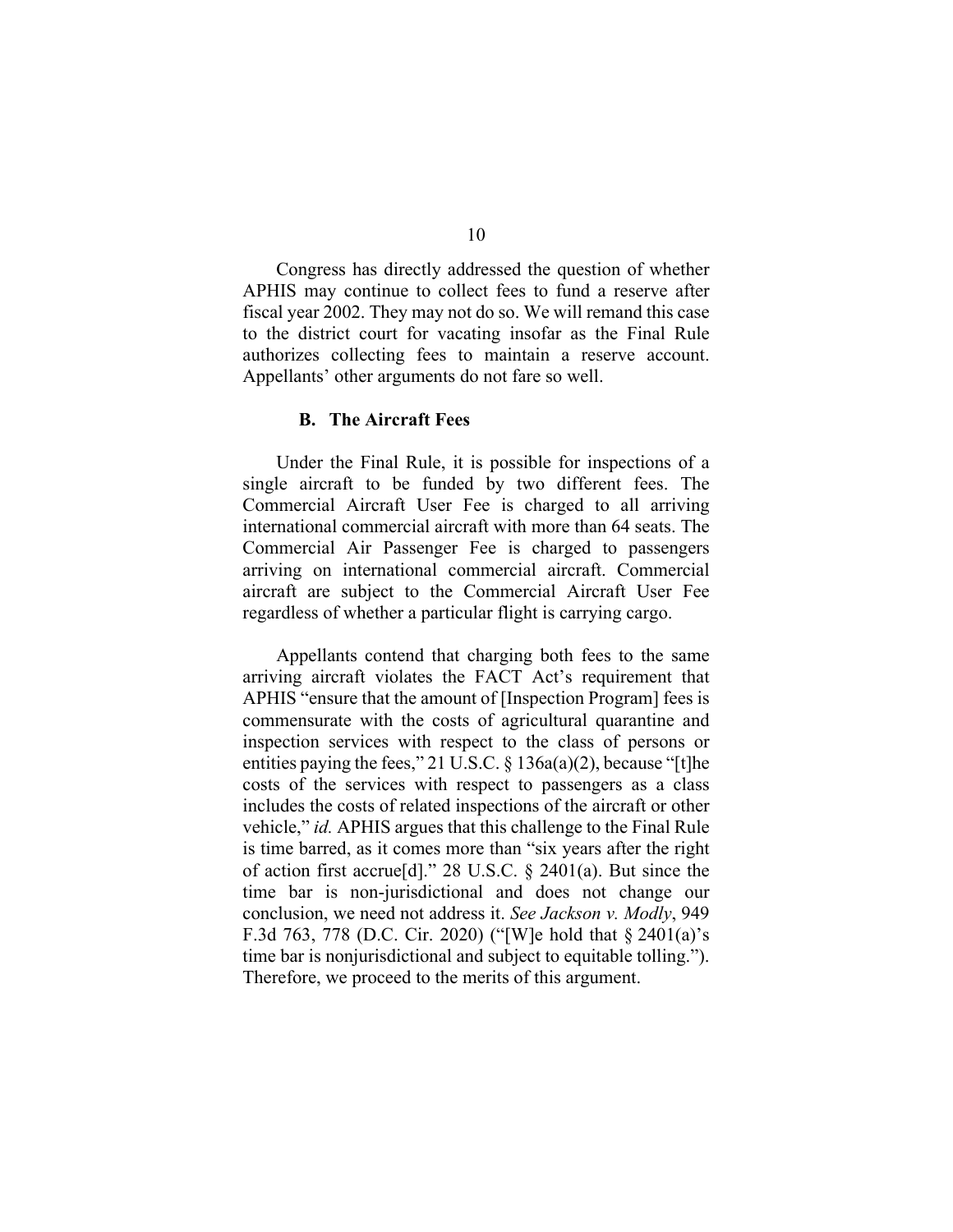### **1. The Costs of "Related" Inspections**

Section 136a(a)(2) requires that APHIS "ensure that the amount of [Inspection Program] fees is commensurate with the costs of agricultural quarantine and inspection services with respect to the class of persons or entities paying the fees." 21 U.S.C. § 136a(a)(2). Further, "[t]he costs of the services with respect to passengers as a class includes the costs of related inspections of the aircraft or other vehicle." *Id.*

Our review of agency statutory interpretation, like the reserve fee issue above, is governed by the *Chevron*  framework. First, we look to whether Congress has directly addressed the question at issue in the statute. If it has not, we defer to an agency's interpretation of the statute so long as it is reasonable. *Chevron, U.S.A., Inc. v. Natural Def. Council, Inc.*, 467 U.S. 837, 843–44 (1984).

Appellants contend that Congress has spoken precisely to the issue of whether a single aircraft may be subject to both fees in the statute and that the analysis should conclude at *Chevron* Step One. We agree that the analysis concludes at *Chevron* Step One, but we disagree with Appellants' ultimate conclusion.

The construction of this statute hinges on the word "related" in  $\S 136a(a)(2)$ 's "[t]he costs of the services with respect to passengers as a class includes the costs of related inspections of the aircraft or other vehicle." Appellants aver that because the section requires that passengers be responsible for the costs of "related inspections of the aircraft," those passengers are responsible for the costs of inspecting the entire aircraft. But this reading of the statute would give no meaning to the word "related" in the statute. Appellants' reading would not change if "related" were deleted from the statute.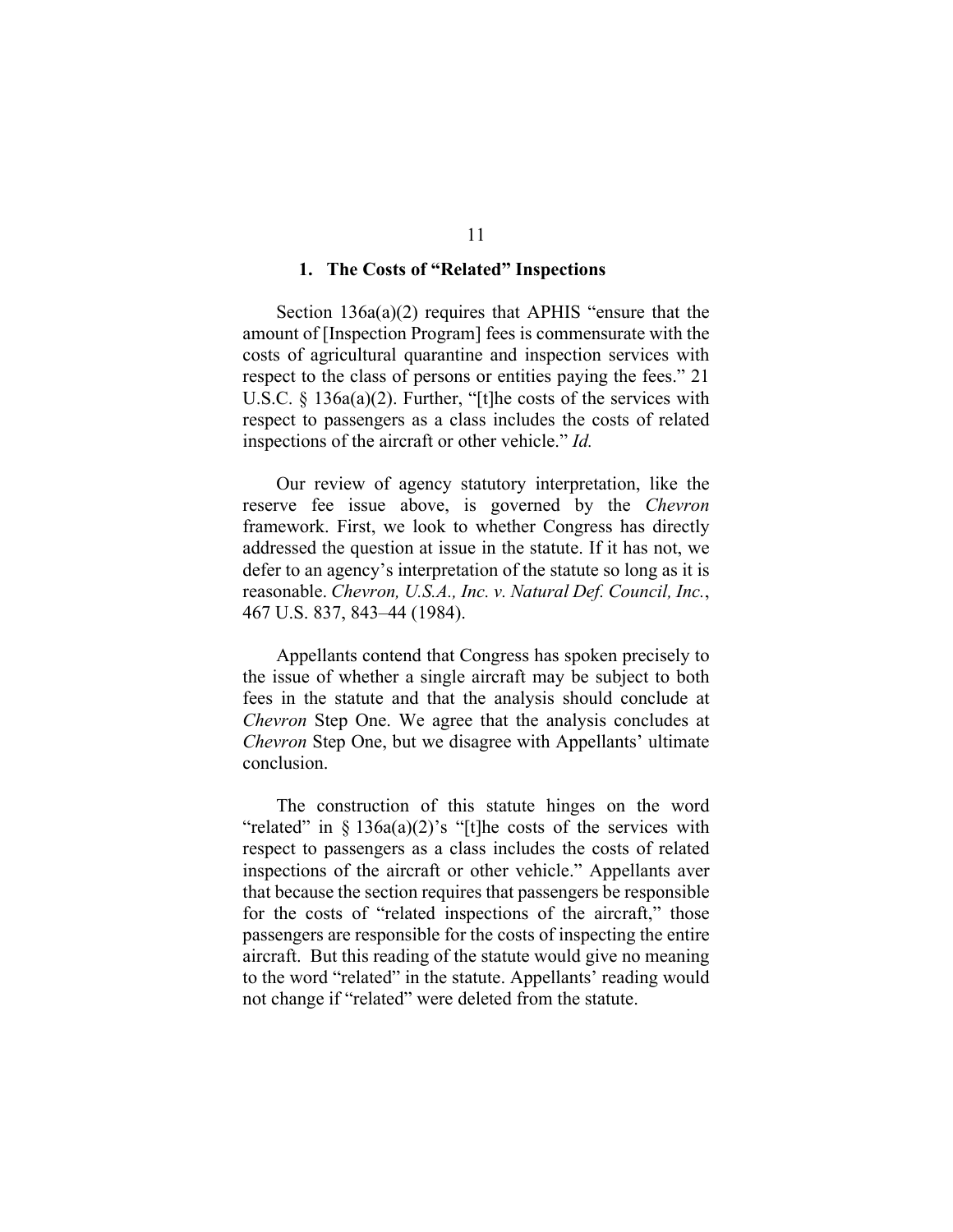As above, we "construe a statute so as to give effect to 'every clause and word.'" *Amoco Production Co. v. Watson*, 410 F.3d 722, 733 (D.C. Cir. 2005) (quoting *United States v. Menasche*, 348 U.S. 528, 538–39 (1955)). We will not interpret a statute to be read the same way regardless of whether a substantive term is included in the reading. In this statute, "related" performs an important narrowing function. "Related" is defined as "[c]onnected by reason of an established or discoverable relation," *Related*, def. 1, *Merriam-Webster's Unabridged Dictionary* (2022), and "[c]onnected in some way; having relationship to or with something else," *Related*, *Black's Law Dictionary* (11th ed. 2019).

The inclusion of "related" in the statute clearly limits which inspections commercial air passengers are responsible for funding. This statute does not say that they are responsible for the costs of the inspection of the entire aircraft; they are responsible for the costs of inspections related to themselves and their presence on the aircraft. This is further supported by the use of the plural "inspections" in the statute. 21 U.S.C. § 136a(a)(2). Clearly, Congress contemplated that a single aircraft could undergo multiple inspections and would not necessarily be subject to one single inspection paid for by one single user class. Congress has spoken to the question of whether APHIS may charge different user classes for different inspections of a single vehicle, and therefore our analysis of whether the application of both fees violates the FACT Act ends here. However, even if the statute were ambiguous, APHIS's interpretation of the statute is reasonable, and Appellants' challenge of the application of both fees would fail at Chevron Step Two as well.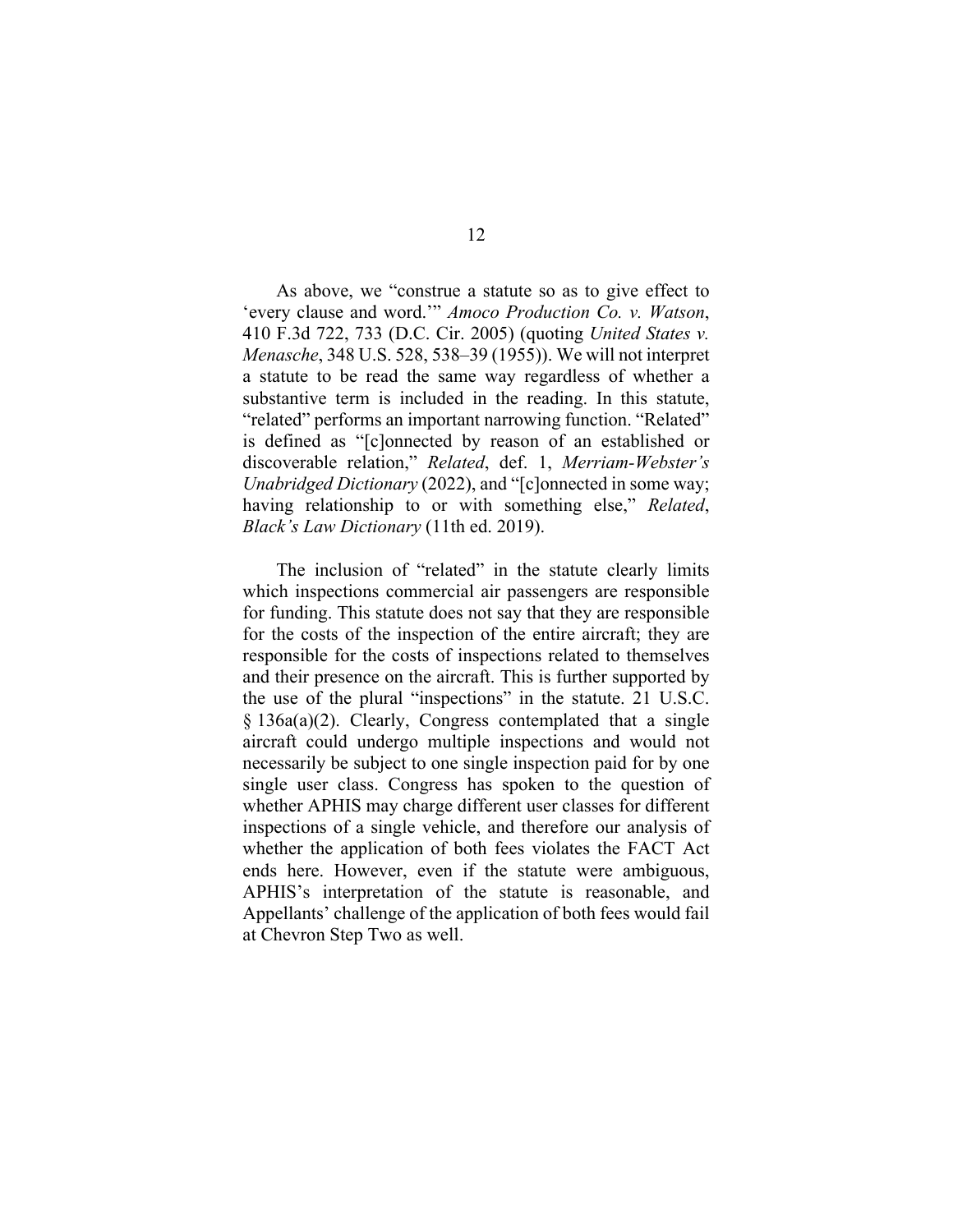### **2. The Application of Both Fees and the APA**

Appellants further contend that the imposition of a Commercial Aircraft User Fee on aircraft with passengers paying a Commercial Air Passenger Fee is arbitrary and capricious because the Grant Thornton analysis did not support the imposition of both fees and APHIS failed to explain why it deviated from this recommendation. We will hold an agency action unlawful and set it aside when it is "arbitrary, capricious, an abuse of discretion, or otherwise not in accordance with law." 5 U.S.C. § 706(2)(A). In rulemaking, an agency must "examine the relevant data and articulate a satisfactory explanation for its action including a 'rational connection between the facts found and the choice made.'" *Motor Vehicle Mfrs. Ass'n of the U.S., Inc. v. State Farm Mut. Auto Ins. Co.*, 463 U.S. 29, 43 (1983) (quoting *Burlington Truck Lines v. United States*, 371 U.S. 156, 168 (1962)).

#### **a. The Grant Thornton Analysis**

According to Appellants, APHIS acted arbitrarily and capriciously because the reports prepared by Grant Thornton, which were relied upon in establishing the Final Rule, assumed that individual aircraft would be assessed only the Commercial Air Passenger Fee if they carried passengers, and APHIS neither acknowledged this nor explained why it rejected this assumption in the Final Rule. However, no explanation was necessary because Appellants misconstrue the Grant Thornton reports. Appellants' argument emphasizes statements throughout the Grant Thornton reports that appear to indicate that the Commercial Air Passenger Fee would cover the cost of inspecting the entirety of the aircraft. JA 510; JA 373–74; JA 356. However, as argued by APHIS and found by the district court, these statements and distinctions do not tell the entire story. Grant Thornton's calculations of fee amounts clearly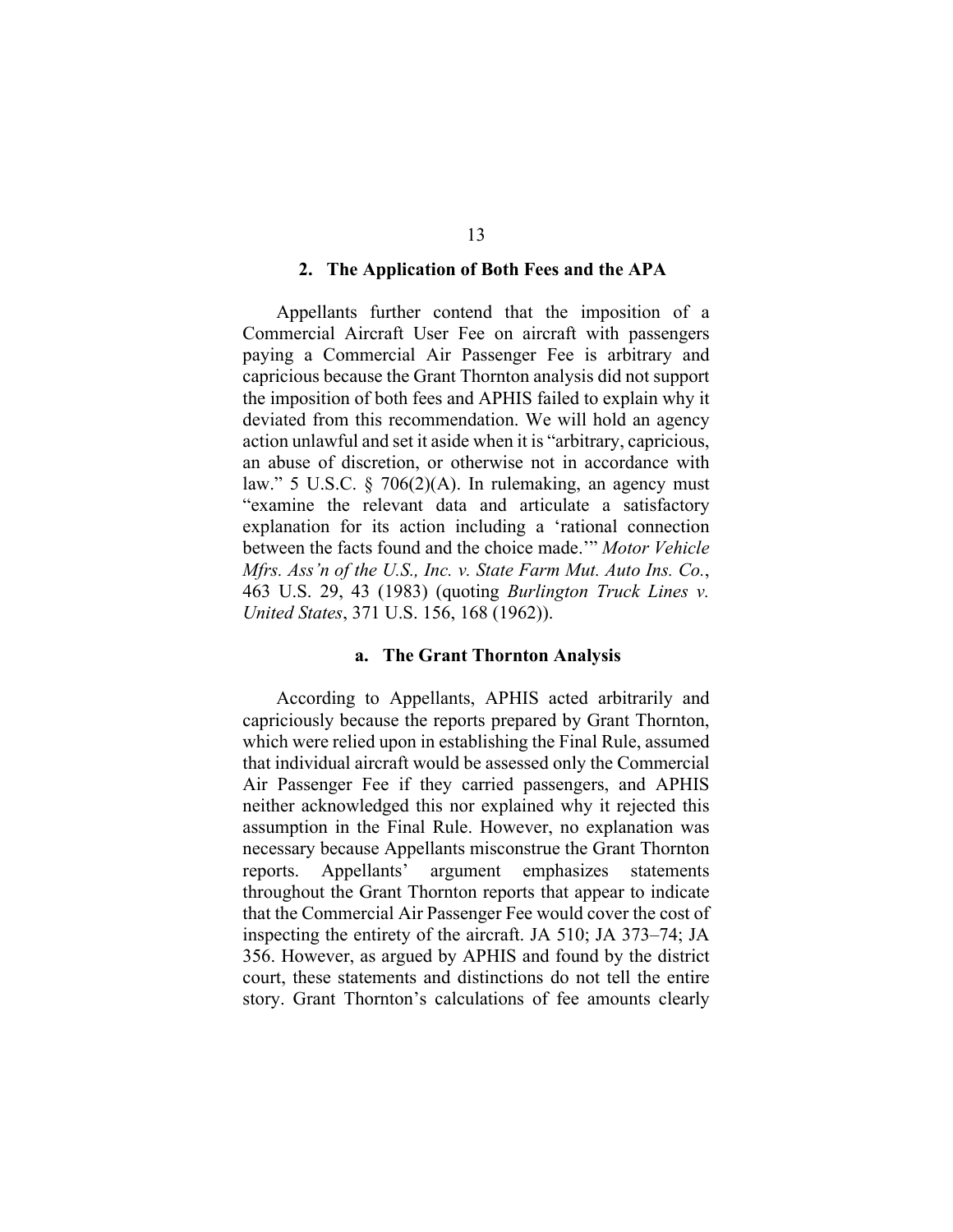presume that APHIS will continue funding inspections of arriving aircraft by charging both the Commercial Aircraft User Fee and the Commercial Air Passenger Fee. APHIS relied on this methodology when promulgating the Final Rule.

The Final Rule bears this out. In both the Grant Thornton documentation and the Final Rule, the Commercial Aircraft User Fee was calculated by dividing the total costs of inspecting Commercial Aircraft by the total number of Commercial Aircraft (cargo-only and aircraft with passengers). *See* JA 471–72 (Grant Thornton Model Documentation stating that there were 139,798 cargo-only aircraft and 517,629 commercial aircraft in Fiscal Year 2010 totaling 657,427 total aircraft); JA 244 (Final Rule listing costs and calculating the Commercial Aircraft User Fee based on 657,427 aircraft in Fiscal Year 2010). Had Grant Thornton included only the 139,798 cargo-only aircraft in its calculation of the Commercial Aircraft User Fee, its proposed fee would have been hundreds of dollars higher than the \$225 fee it did propose.

All of Appellants' arguments regarding the dual application of the Commercial Aircraft User Fee and the Commercial Air Passenger Fee fail.

## **C. Cross-subsidization**

Appellants further argue that the Final Rule violates the FACT Act by permitting two forms of unlawful crosssubsidization. First, Appellants claim that the Final Rule overcharges certain user classes to pay for the inspections of user classes that are exempt from being charged for inspections. Second, Appellants contend that APHIS is improperly comingling fees collected from various user classes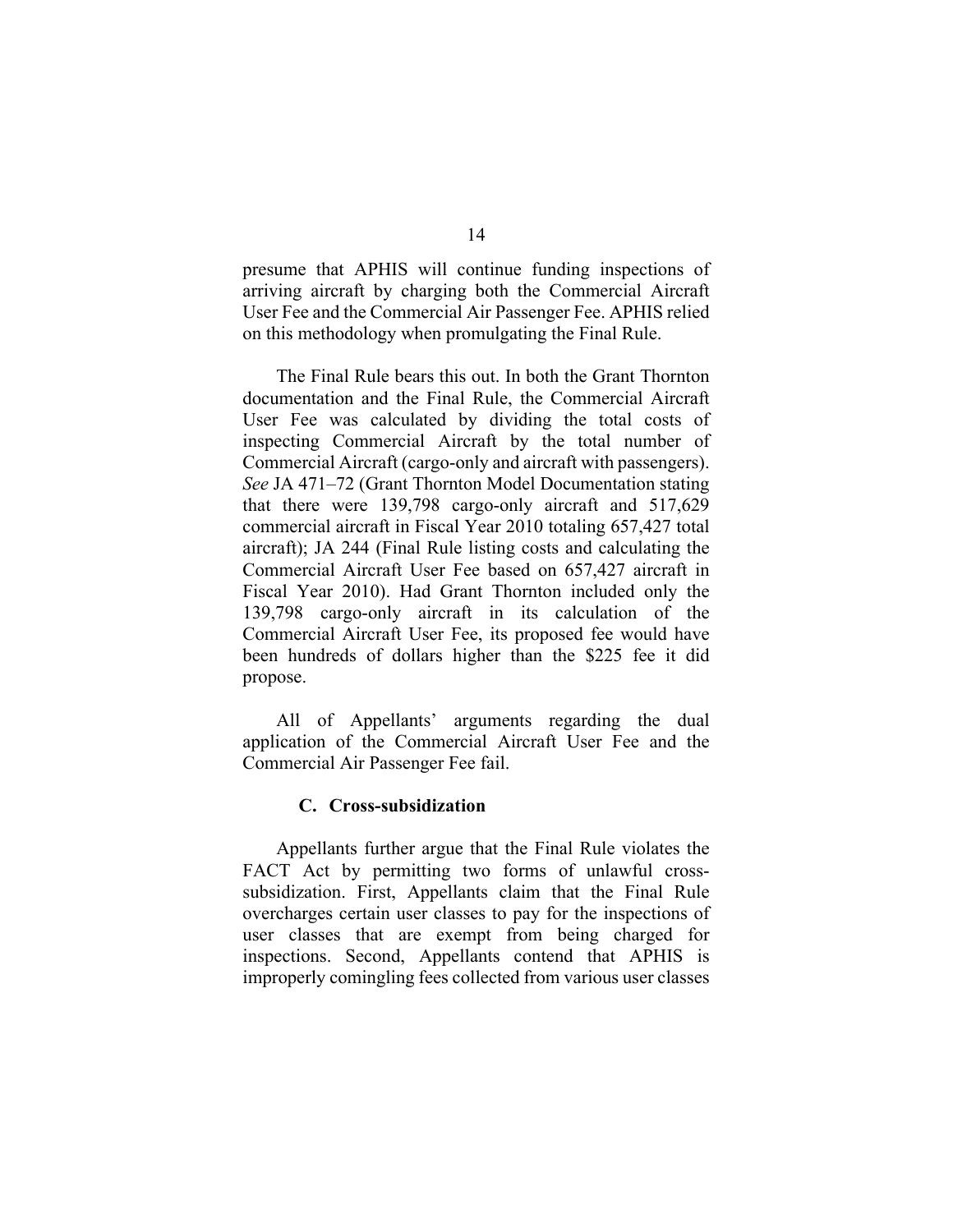into a single account that funds the inspections of all user classes.

Appellants' ground their cross-subsidization arguments in the FACT Act's "commensurate" requirement. Per the FACT Act, APHIS must "ensure that the amount of the fees is commensurate with the costs of agricultural quarantine and inspection services with respect to the class of persons or entities paying the fees." 21 U.S.C. § 136a(a)(2). The district court concluded that APHIS had not engaged in any "crosssubsidization" that would violate this requirement. *Air Transp. Assoc. of Am., Inc. v. United States Dep't of Agric.*, 303 F. Supp. 3d 28, 52–54 (D.D.C. 2018). First, the court found no violation where APHIS provided fee-exempt inspections to certain user classes because those inspections were paid for by appropriations. *Id.* at 52–53. Second, the court held that APHIS could fund inspections for fee-paying user classes from an account that comingled fees collected from multiple user classes so long as "the fees *charged*" were commensurate to costs because the FACT Act "instructs the Secretary on how to set the fees, not how to use [them]." *Id.* at 53; *see id.* at 53–54. Appellants challenge both of those conclusions, and APHIS defends them.

There are eight user classes of the Inspection Program that are exempt from paying any fees at all. These are private vehicles, pedestrians, buses, private vessels, private aircraft, military inspections, rail passengers, and passenger aircraft with 64 or fewer seats. While all are subject to the same inspections as other Inspection Program users, they are not required to pay for the service. APHIS offers that the inspections for these exempted user classes are funded through congressional appropriations.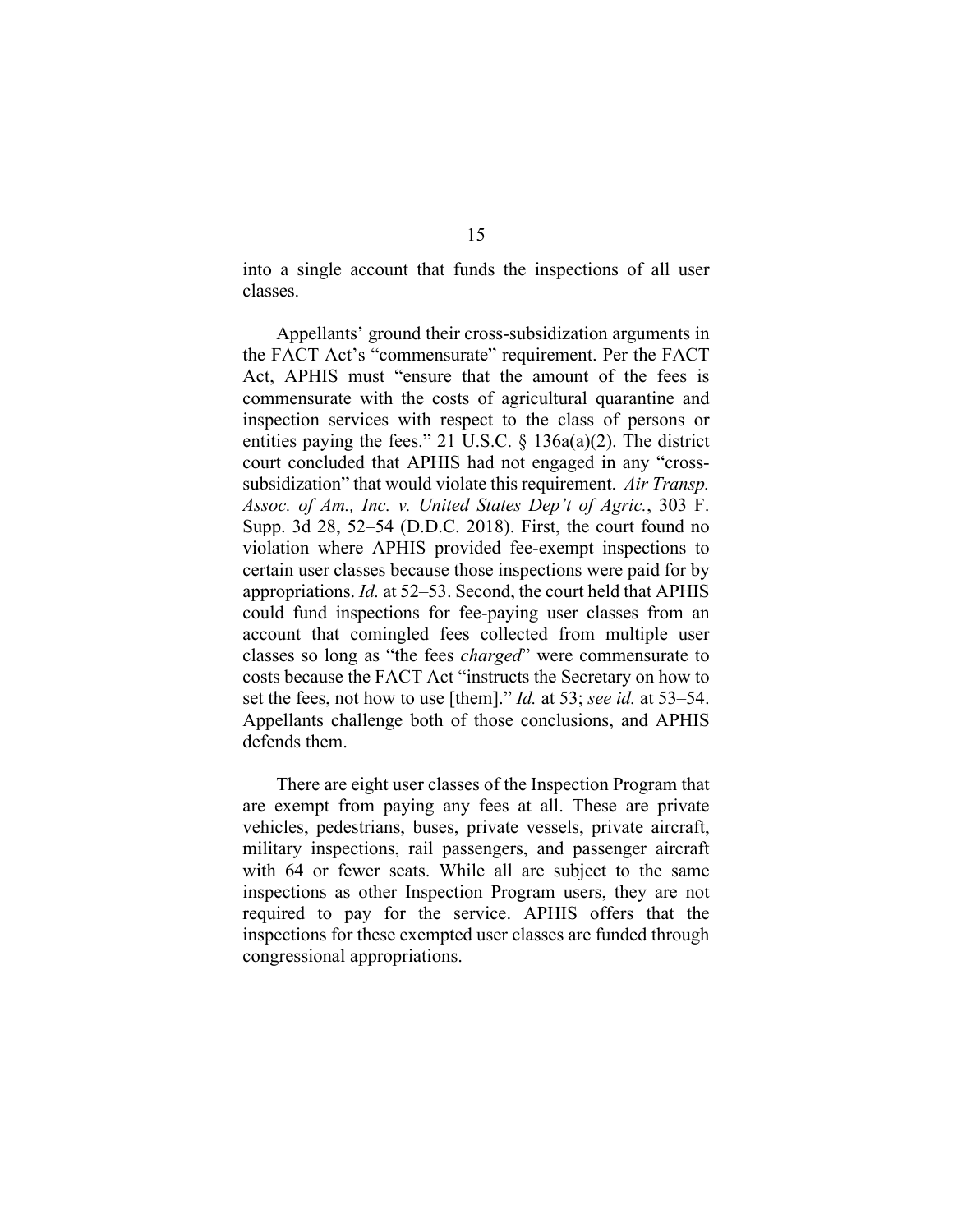Appellants have two overarching arguments about that form of alleged cross-subsidization. First, Appellants aver that any reliance on appropriations violates Congress's intent that the Inspection Program be self-funded through user fees rather than through appropriations. Second, they argue that the record does not support that any supposed appropriations cover the costs of the inspections for exempted user classes. But these arguments rely on a distorted interpretation of the FACT Act and cannot succeed.

Appellants argue that the use of appropriations to fund inspections of the exempt user classes is contrary to the FACT Act because it prohibits the use of appropriations to fund the Inspection Program. This is not the case. There is no language in the Act that prohibits APHIS from funding parts of the Inspection Program via appropriations. The FACT Act provides that APHIS "*may* prescribe and collect fees . . . ." 21 U.S.C. § 136a(a)(1) (emphasis added). There is no requirement in the FACT Act that APHIS actually do so, and therefore, certainly no requirement that APHIS cover all of its costs through user fees.

Further, the record demonstrates that no such crosssubsidization is occurring. According to the record before us, the cost of providing inspection services to the exempted user classes makes up approximately 24% of all Inspection Program costs. Appellant Opening Br. 47 (citing JA 17–18, 237). Per APHIS's Regulatory Impact & Final Regulatory Flexibility Analysis, appropriations were expected to cover up to 30% of total inspection costs. JA 149. Therefore, the funds received through appropriations are more than sufficient to cover the costs of inspecting the exempted user classes.

Appellants' argument that APHIS may not comingle funds collected from various user classes into a single account fails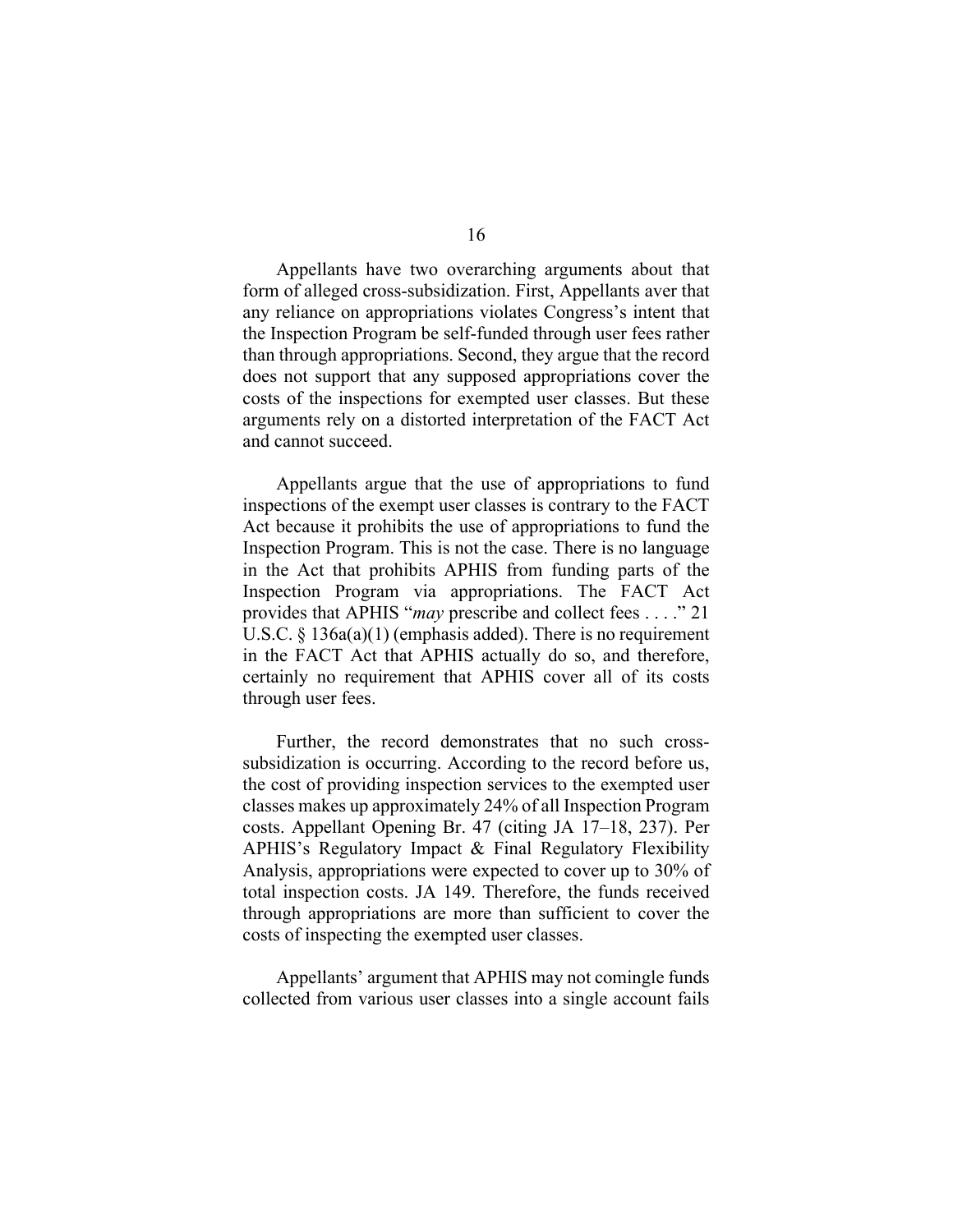as well. The statute does not include any prohibition on funds collected from one user class being used to fund inspections of another fee-paying user class. The section containing the "commensurate" language is a limitation on how much can be collected in fees from a particular user class. It is not a limitation on how those fees may be spent. Therefore, Appellants' argument that fees collected from multiple user classes cannot be comingled in a fund that pays for the inspections of fee-paying user classes fails because the FACT Act does not prohibit this form of cross-subsidization. The district court reached this same conclusion. *Air Transp.*, 303 F. Supp. 3d at 53–54.

### **D. The Withheld Information**

Appellants' final argument is that APHIS violated the APA by relying on unreleased information. Specifically, Appellants contend that APHIS violated the APA by withholding underlying Grant Thornton fee model documentation that was central to its analysis and the Final Rule.

The APA requires that "interested persons" have "an opportunity to participate in the rule making through submission of written data, views, or arguments with or without opportunity for oral presentation." 5 U.S.C. § 553(c). We have interpreted this requirement to mean that an agency must make "at least the most critical factual material that is used to support the agency's position on review" public. *Association of Data Processing Serv. Orgs., Inc. v. Board of Governors of the Fed. Reserve Sys.*, 745 F.2d 677, 684 (D.C. Cir. 1984). "[A]n agency cannot rest a rule on data that, in critical degree, is known only to the agency." *Time Warner Entm't Co. v. FCC*, 240 F.3d 1126, 1140 (D.C. Cir. 2001). To succeed on this argument, Appellants must demonstrate that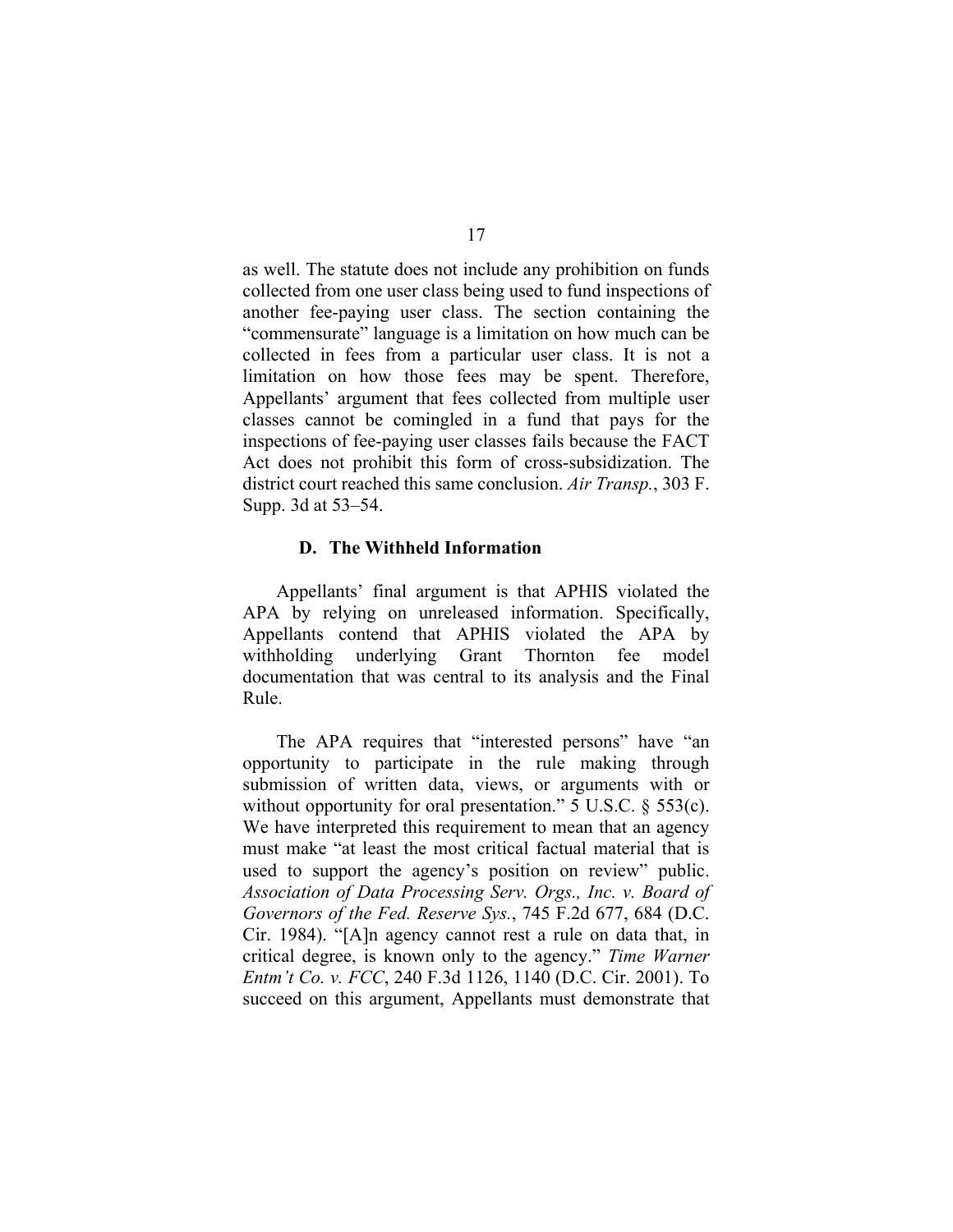they were prejudiced by the withholding of this data. They do not need to prove that their comments would have changed the terms of the Final Rule, only that they "had something useful to say about this critical data." *Chamber of Commerce v. SEC*, 443 F.3d 890, 905 (D.C. Cir. 2006). But if Appellants cannot produce "substantive challenges which differ in kind from the original comments," then no harm has occurred. *Florida Power & Light Co. v. United States*, 846 F.2d 765, 772 (D.C. Cir. 1988).

Appellants contend that they were denied a meaningful chance to comment on the rulemaking because APHIS did not release the underlying Grant Thornton fee model documentation, JA 304–496, and cost output data, AR 656– 69780, before promulgating the Final Rule. According to Appellants, this additional information would have further supported their position that Grant Thornton did include the costs of inspecting the entire aircraft in its calculation of the Commercial Air Passenger Fee, which we held not to be the case above.

In this case, after receiving the withheld information, Appellants have provided no arguments substantively different from their original arguments. Appellants argue that they would have been able to further support their arguments that APHIS violated the APA in the Final Rule by applying the Commercial Aircraft User Fee and the Commercial Air Passenger fee to arriving passenger aircraft. But Appellants point to the information that they were denied only once in their brief. Appellant Br. 42. Appellants use this information merely to provide additional support for their argument that Grant Thornton always intended for the Commercial Air Passenger Fee to cover the costs of inspecting the entire aircraft. This is not substantively different than the arguments made prior to their receipt of this information.